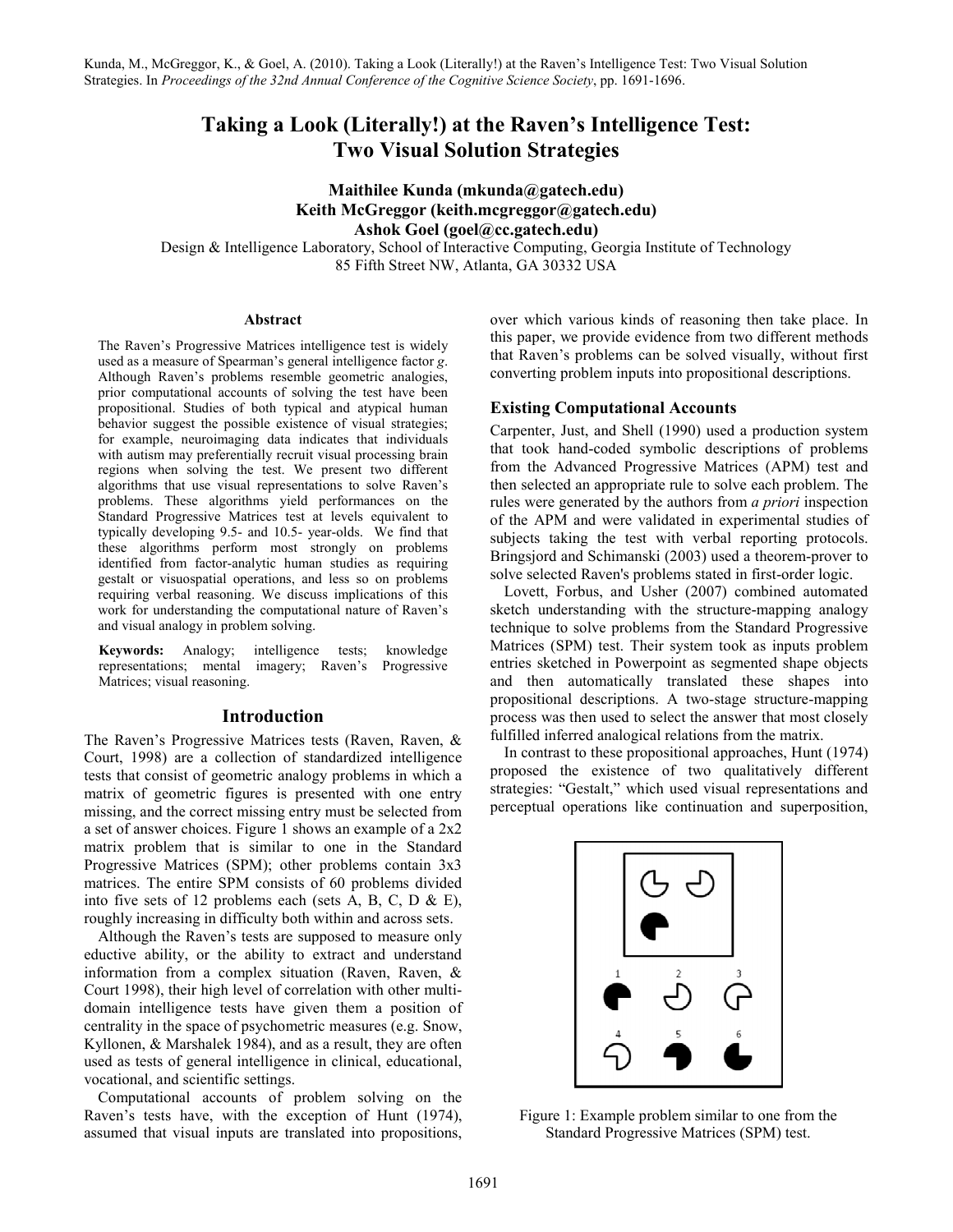and "Analytic," which used propositional representations and logical operations. The Analytic algorithm is similar to that of Carpenter, Just, and Shell (1990) in that it applied rules to lists of features representing each matrix entry. The Gestalt algorithm is similar to our methods in that it used visual operations over imagistic problem inputs, but it differs in that it operated on the entire problem matrix as a single image, whereas our methods treat each matrix entry as a separate image. While Hunt's algorithms provide an intuitively appealing account of solving Raven's problems, neither algorithm was actually implemented.

#### Behavioral Evidence for Multiple Strategies

Studies of human behavior suggest that qualitatively distinct problem solving strategies can be used to solve Raven's problems. Factor analyses of both the SPM (Lynn, Allik, & Irving, 2004; van der Ven & Ellis, 2000) and the APM (Dillon, Pohlmann, & Lohman, 1981; Mackintosh & Bennett, 2005; Vigneau & Bors, 2005) have identified multiple factors underlying these tests, which often divide test problems into two categories: those solvable using visuospatial or gestalt operations and those solvable using verbal reasoning. In support of this dichotomy, DeShon, Chan, and Weissbein (1995) found that simultaneously performing a verbal overshadowing protocol differentially impaired accuracy on about half of APM problems.

These studies of typically developing individuals have generally focused on within-individuals differences in solution strategies, i.e. a particular individual using different strategies on different portions of the test in a single sitting. Recent evidence from autism offers evidence of betweenindividuals strategy differences as well: individuals with autism do not show the same correlations between Raven's scores and other cognitive measures that are robustly demonstrated by typically developing individuals (Dawson, Soulières, Gernsbacher, & Mottron, 2007).

Even more striking are recent neuroimaging data that show increased brain activation in visual regions for individuals with autism solving the SPM than controls (Soulières et al., 2009). This study also found significant differences in reaction time as a function of problem type, with problems classified as "figural" or "analytic" based on previously published factor-analytic studies. The results from this study are highly suggestive of individuals with autism using a visual strategy that contrasts with the strategy used by controls. Evidence for a visual strategy preference in autism is found across several other cognitive task domains as well (Kunda & Goel, 2008).

# Our approach

We hypothesize that Raven's problems can be solved computationally using purely visual representations. To test this hypothesis, we have developed two different algorithms that in this paper we will call the "affine" method and the "fractal" method. Both methods use image transformations to solve Raven's problems without converting the input images into any kinds of propositions. Below, we describe each of these algorithms, followed by an analysis of their performance on all 60 problems from the Raven's Standard Progressive Matrices (SPM) test.

# Visual Methods for the Raven's Test

#### Similitude Transformations

At the core of each of our algorithms are image operations that fall under the category of affine transformations, and in particular similarity-preserving or "similitude" transforms. Similitude transforms can be represented as compositions of dilation (i.e. scaling), orthonormal transformation, and translation. Our implementations presently examine the identity transform, horizontal and vertical reflections, and 90°, 180°, and 270° orthonormal rotations, composed with various translations. The affine method restricts dilation to a value of one, i.e. no scaling, whereas the fractal method uses a short sequence of progressively smaller dilation values, i.e. its similitude transformations are contractive.

There is evidence that human visual processing can apply some of these types of transformations to mental images, or at least operations that are computationally isomorphic in some sense. In the theory of mental imagery proposed by Kosslyn, Thompson, and Ganis (2006), transformations of mental images include scanning (i.e. translation), zooming (i.e. scaling), and rotation, among others.

#### A Model of Similarity

Similarity lies at the core of both of our accounts of visual problem solving on the Raven's test. We calculate visual similarity using the ratio model (Tversky, 1977):

$$
similarity(A, B) = \frac{f(A \cap B)}{f(A \cap B) + \alpha f(A - B) + \beta f(B - A)}
$$
 (1)

In this equation, f represents some function over features in each of the specified sets; for instance, f might simply be a count of features. The constants α and β are used as weights for the non-intersecting portions of the sets A and B. If  $\alpha$ and  $\beta$  are both set to one, then this equation becomes:

$$
similarity(A, B) = \frac{f(A \cap B)}{f(A \cup B)}
$$
 (2)

Equation (2) is used in both the affine and fractal methods, and it yields maximal similarity for sets in which A is equal to B. In contrast, if  $\alpha$  is set to one and  $\beta$  is set to zero, it yields maximal similarity for sets in which A is a proper subset of B. If  $\alpha$  is set to zero and  $\beta$  is set to one, then the opposite holds, and maximal similarity is found for sets in which B is a proper subset of A. These two variants are used in the affine method to capture notions of image composition, i.e. image addition and subtraction.

In the affine method, each feature is defined as a pixel, and intersection, union, and subtraction operations are defined as the product, maximum, and difference of RGB pixel values, respectively. The fractal method uses features derived from different combinations of elements from the fractal encoding (McGreggor, Kunda, & Goel, 2010).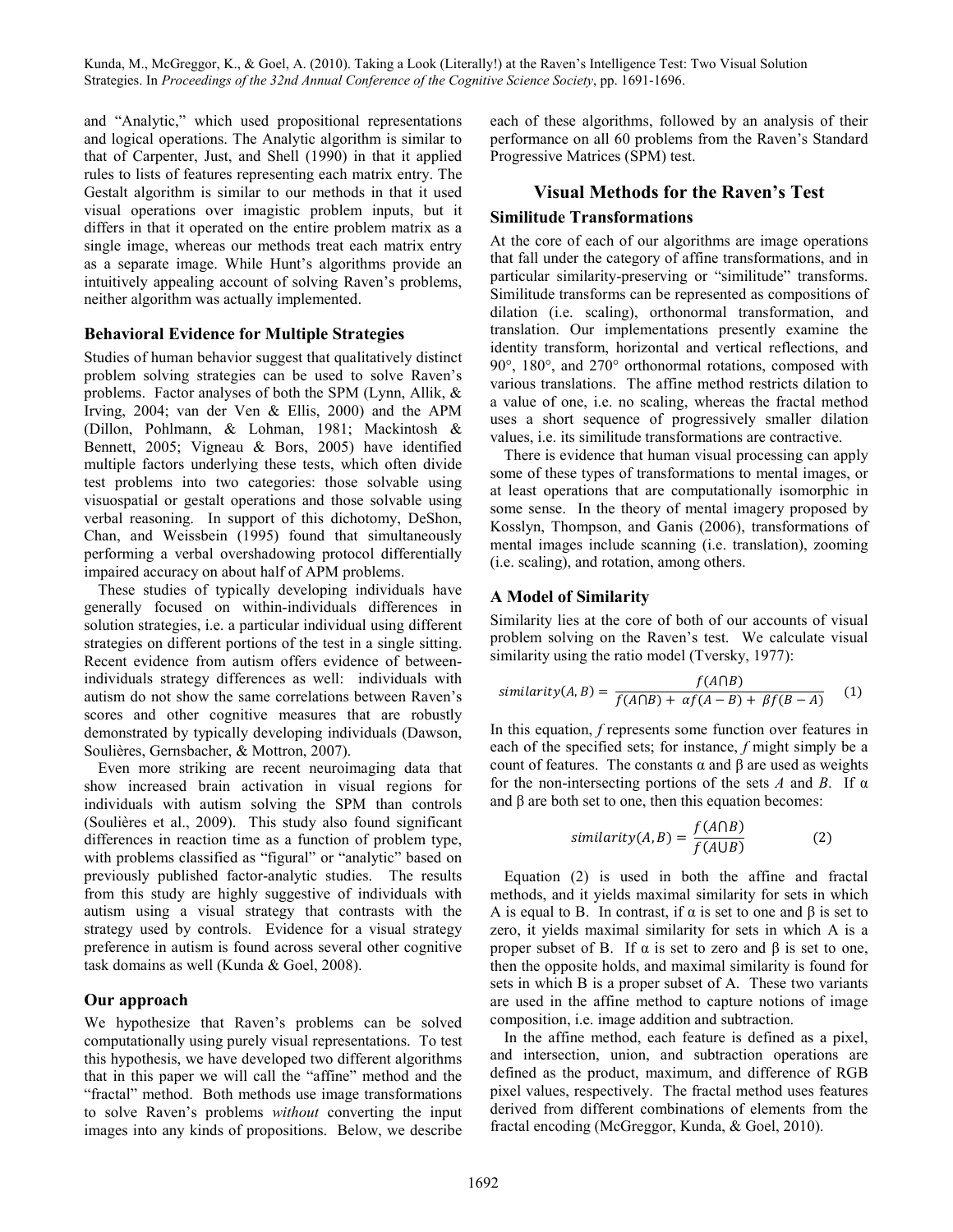### The Affine Method

The affine method assumes that elements within a row or column in a Raven's problem matrix are related by similitude transformations. It tries to discover which similitude transformation best fits any of the complete rows or columns in the matrix, and then applies this transform to the last row/column to generate a guess for the answer. Then, it compares this guess to each of the answer choices, and chooses the answer that is most similar.

Each similitude transformation is represented as the combination of three image operations: a base transform, a translation, and a composition. Algorithm 1 shows how, for a pair of images A and B, these three components of the "best-fit" similitude transformation are found. Given a Raven's problem, then, the affine method seeks to discover the best-fit similitude transform over various combinations of the matrix entries. In particular, the algorithm assumes that certain analogical relationships exist based on the spatial arrangement of the entries. Similitude transforms are calculated for those combinations of entries that would yield an analogical mapping to solve for the missing entry. The specific base transforms and analogical relationships used by the affine algorithm are shown in Table 1, divided into those used for 2x2 and for 3x3 matrix problems.

Once the relationship and transformation are found that maximize similarity, the transformation is applied to the first entry or entries in the last row or column, as listed in Table 1. The resulting image represents the algorithm's best guess as to the missing entry. This image is compared to the answer choices, using Equation (2), and the best match is chosen as the final answer.

| For each base transform T:<br>Apply T to Image A. |
|---------------------------------------------------|
| Find translation (tx, ty) which yields best       |
| match between $T(A)$ and B, using Eq. (2).        |
| Find image composition operand X as follows:      |
| Calculate similarity using Eq. (1) with:          |
| 1) $a = 1, \beta = 1$                             |
| 2) $a = 1, \beta = 0$                             |
| 3) $a = 0, \beta = 1$                             |
| Choose maximum similarity value.                  |
| If maximum is $(1)$ , then $X = 0$ .              |
| If maximum is (2), then $X = B - A$ ,             |
| and $\oplus$ refers to image addition.            |
| If maximum is (3), then $X = A - B$ ,             |
| and $\oplus$ refers to image subtraction.         |

The best-fit similitude transformation can then be specified as:

 $[T_{\text{max}}+(tx, ty)](A) \oplus X = B$ 

Algorithm 1. Affine method for calculating best-fit similitude transformation for a pair of images A and B. For three-element transforms, T is applied to images A and B, and the result is compared, as above, to image C.

| Table 1: Base transforms and matrix relationships used |
|--------------------------------------------------------|
| by the affine algorithm.                               |

|                                                | <b>Transforms</b>                                                | 2x2:<br>А В<br>c<br>$\cdot$                  | 3x3:<br>авс<br>Е<br>F<br>D<br>GH ?                                                                                                                                                                                            |  |
|------------------------------------------------|------------------------------------------------------------------|----------------------------------------------|-------------------------------------------------------------------------------------------------------------------------------------------------------------------------------------------------------------------------------|--|
| Two-<br>element<br>transforms<br>& relations   | Identity<br>Mirror<br>Flip<br>Rotate90<br>Rotate180<br>Rotate270 | $AB \rightarrow C$ ?<br>$AC \rightarrow B$ ? | $BC \rightarrow H$ ? $DG \rightarrow F$ ?<br>$AC \rightarrow G$ ? $AG \rightarrow C$ ?<br>$FF \rightarrow H$ ? $FH \rightarrow F$ ?<br>$DF \rightarrow G$ ? BH $\rightarrow C$ ?<br>$GH \rightarrow H$ ? $CF \rightarrow F$ ? |  |
| Three-<br>element<br>transforms<br>& relations | Union<br>Intersection<br>XOR                                     | n/a                                          | $ABC \rightarrow GH$ ?<br>$DEF \rightarrow GH$ ?<br>$ADG \rightarrow CF?$<br>$BEH \rightarrow CF?$                                                                                                                            |  |

For example, take the problem given in Figure 1. The similarity scores calculated for the various transforms and relationships are shown in Table 2. The best-fit similitude transformation is found to be a mirror (or reflection about the vertical axis) for the relationship AB, using an addition image composition (i.e. maximal similarity found using  $\alpha$  = 1,  $β = 0$ ). Therefore, the answer image "?" is obtained using the analogous relationship of A:B :: C?. C is mirrored, translated by the (tx, ty) that was found in the search, and the composition operand of  $B - A$  (which in this case is mostly a blank image) is added on to the result. Finally, this "guess" image is compared to each of the six answer choices using Equation (2), and the best match is chosen as the final answer, which in this case is answer #5.

Table 2: Calculation of best-fit similitude transform and resulting answer guess for the problem shown in Figure 1.

| Relation  | Transform           | $a = 1$<br>$B = 1$ | a = 1<br>β = 0 | a = 0<br>ß = 1 |
|-----------|---------------------|--------------------|----------------|----------------|
|           | <b>Identity</b>     | 0.475              | 0.644          | 0.644          |
|           | Mirror              | 0.963              | 0.981          | 0.981          |
|           | Flip                | 0.337              | 0.504          | 0.504          |
| AВ        | Rotate90            | 0.341              | 0.508          | 0.508          |
|           | Rotate180           | 0.453              | 0.624          | 0.624          |
|           | Rotate270           | 0.947              | 0.973          | 0.973          |
|           | <b>Identity</b>     | 0.256              | 0.764          | 0.277          |
|           | Mirror              | 0.252              | 0.759          | 0.274          |
| <b>AC</b> | Flip                | 0.335              | 0.951          | 0.341          |
|           | Rotate90            | 0.331              | 0.941          | 0.338          |
|           | Rotate180           | 0.257              | 0.771          | 0.279          |
|           | Rotate270           | 0.250              | 0.752          | 0.273          |
|           |                     |                    |                |                |
|           | Generated<br>quess: |                    |                |                |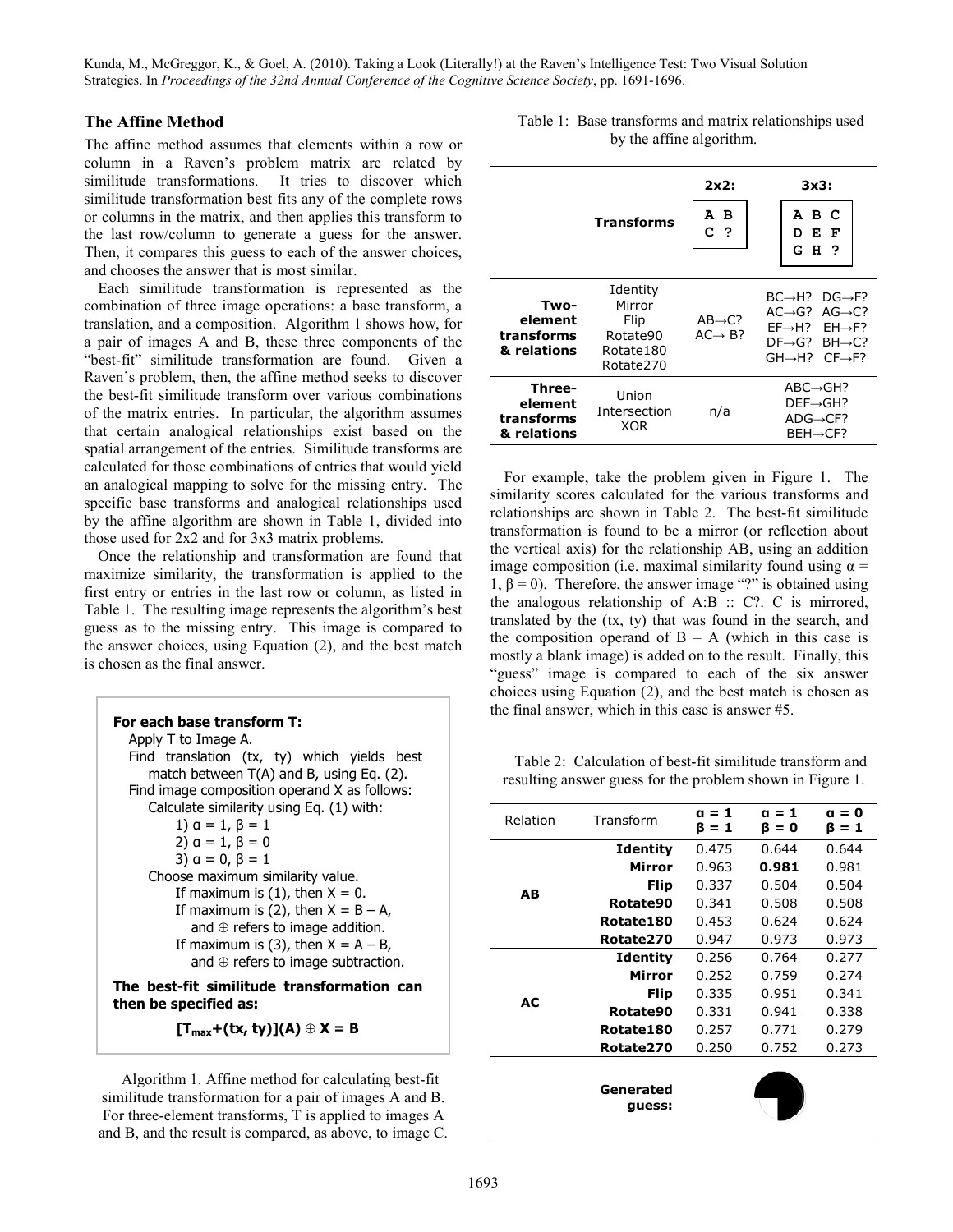### The Fractal Method

The fractal method proceeds in a manner which at once resembles and yet differs from the affine method. Like the affine method, the fractal method seeks to find a rerepresentation of the images within a Raven's problem as a set of similitude transformations. Unlike the affine method, the fractal method seeks these representations at a significantly finer partitioning of the images, and uses these representations (and more precisely, features derived from these representations) to determine similarity for each possible answer, simultaneously, across the bulk of relationships present in the problem.

The mathematical derivation for the process of fractal image representation expressly depends upon the notion of real world images, i.e. images that are two dimensional and continuous (Barnsley & Hurd, 1992). Two key observations are that all naturally occurring images we perceive appear to have similar, repeating patterns, and, no matter how closely we examine the real world, we find instances of similar structures and repeating patterns. These observations suggest that it is possible to describe the real world in terms other than those of shapes or traditional graphical elements —in particular, terms that capture the observed similarity and repetition alone. Computationally, determining the fractal representation of an image requires the use of the fractal encoding algorithm, which, given an image D, seeks to discover the set of transformations T that can transform any source image into D.

#### Decompose D into a set of N smaller images  ${d_1, d_2, d_3, ..., d_n}$ . These individual images are sets of points.

#### For each image di:

- Examine the entire source image S for an equivalent image s<sub>i</sub> such that a similitude transformation of s<sub>i</sub> will result in d<sub>i</sub>. This transformation will be a 3x3 matrix, as the points within s<sub>i</sub> and d<sub>i</sub> under consideration can be represented as the 3D vector  $\langle x, y \rangle$ c> where c is the (grayscale) color of the 2D point <x,y>.
- Collect all such transforms into a set of candidates C.
- Select from C the transform which most minimally achieves its work, according to some predetermined, consistent metric.
- Let  $T_i$  be the representation of the chosen affine transformation of s<sub>i</sub> into d<sub>i</sub>.

The set  $T = {T_1, T_2, T_3, ..., T_n}$  is the fractal encoding of the image D.

Algorithm 1. Fractal encoding algorithm for determining the fractal representation of an image D.

This algorithm, shown in Algorithm 2, is considered "fractal" for two reasons: first, the transformations chosen are generally contractive, which leads to convergence, and second, the convergence of S into D can be shown to be the mathematical equivalent of considering D to be an attractor (Barnsley & Hurd, 1992).

Once fractal representations have been calculated for each pair of images in a Raven's problem, the metric shown in Equation (2) is used to calculate similarity between all of the pairwise relationships present in the matrix and those calculated with the given answer choices, using features derived from the fractal encodings. Whichever answer choice yields the most similar fractal representations across all pairwise relationships is chosen as the final answer. The fractal method is described in more detail in McGreggor, Kunda, and Goel (2010).

#### **Results**

We tested both the affine and fractal algorithms on all 60 problems from the Raven's Standard Progressive Matrices (SPM) test. To obtain visual inputs for the algorithms, we first scanned a paper copy of the SPM, aligned each page to lie squarely along horizontal and vertical axes, and then divided each problem into separate image files representing each of the matrix entries and answer choices. No further image processing was performed on these input images. As a result, these images were fairly noisy; they contained numerous misalignments and pixel-level artifacts from the scanning and subdividing processes.

Then, after answers for all 60 SPM problems were obtained from each algorithm, we scored each method according to standard protocols for the SPM. In particular, we looked at three different measures of performance:

- 1) The total score from the SPM summarizes the testtaker's overall level of performance.
- 2) This total score can be compared to national agegroup norms to determine a percentile ranking.
- 3) A "consistency" measure is obtained by comparing performance on each of the five sets within the SPM, A through E, with the expected scores for each set given the same total score, which are obtained from normative data (Raven, Raven, & Court, 1998).

In addition, we conducted a separate analysis of results according to problem type, looking at accuracy as a function of three problems classifications: "gestalt continuation," "visuospatial," and "verbal-analytic," which we obtained from a published factor analytic study of the SPM (Lynn, Allik, & Irving, 2004).

# Affine Results

The affine algorithm correctly solved 35 of the 60 problems on the SPM. For children in the U.S., this total score corresponds to the 75th percentile for 9-year-olds, the 50th percentile for 10½-year-olds, and the 25th percentile for 13 year-olds (Raven, Raven, & Court 1998).

The breakdown of this total score across sets is shown in Figure 2, along with the expected score composition for this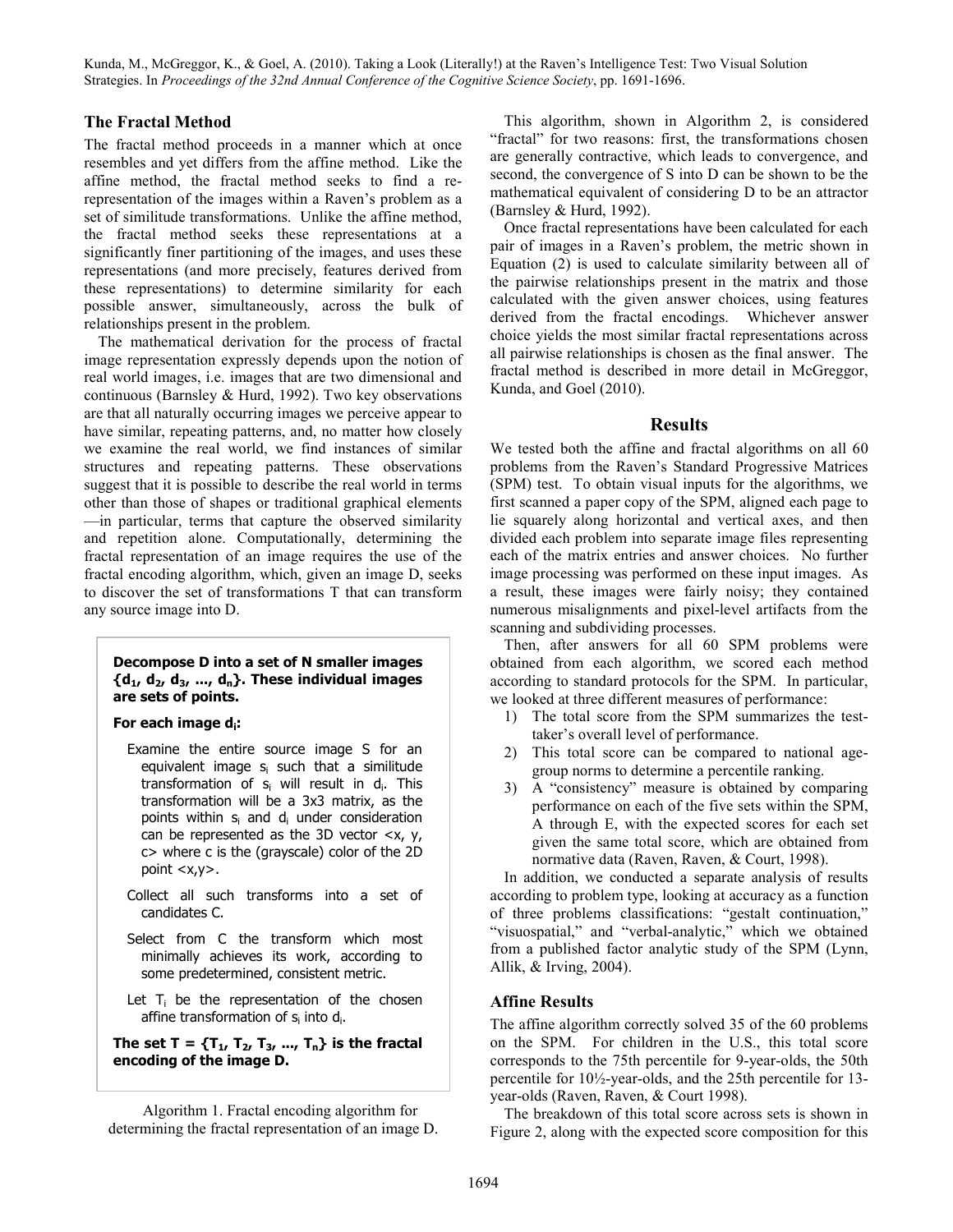

Figure 2: Breakdown of affine (left) and fractal (right) results across sets in the SPM. Also shown is the expected score breakdown for total scores of 35 and 32, from normative human data (Raven, Raven, & Court, 1998).

same total score. Scoring instructions for the SPM indicate that, if the score for any set deviates from the expected score for that set by more than two, the overall test results cannot necessarily be interpreted as a measure of general cognitive function (Raven, Raven, & Court, 1998). This check is intended to detect scores affected by a poor understanding of test instructions, random guessing strategies, or other departures from the intended test-taking framework. As shown in Figure 2, the affine scores deviate by more than  $\pm 2$ from the expected scores on sets B and D. In particular, the affine algorithm does too well on Set B and not well enough on Set D to match typical human norms.

### Fractal Results

The fractal algorithm correctly solved 32 of the 60 problems on the SPM. For children in the U.S., this total score corresponds to the 75th percentile for 8-year-olds, the 50th percentile for 9½-year-olds, and the 25th percentile for 11½ year-olds (Raven, Raven, & Court 1998).

The breakdown of this total score across sets is shown in Figure 2, along with the expected score composition for this same total score. The fractal scores fall within  $\pm 2$  of the expected scores for each set, indicating that the fractal results are "consistent" with normative SPM scores.

#### Results by Problem Type

The final analysis we performed looked at the performance of both algorithms as a function of problem type on the SPM. Factor-analytic studies have often found evidence for multiple factors underlying problem solving on the SPM (e.g. van Der Ven & Ellis, 2000); we used the breakdown obtained by one such study to divide problems into those



Figure 3: Breakdown of affine and fractal algorithm results on the SPM by problem type. Problem breakdowns were obtained from a factor-analytic study of human performance (Lynn, Allik, & Irving, 2004).